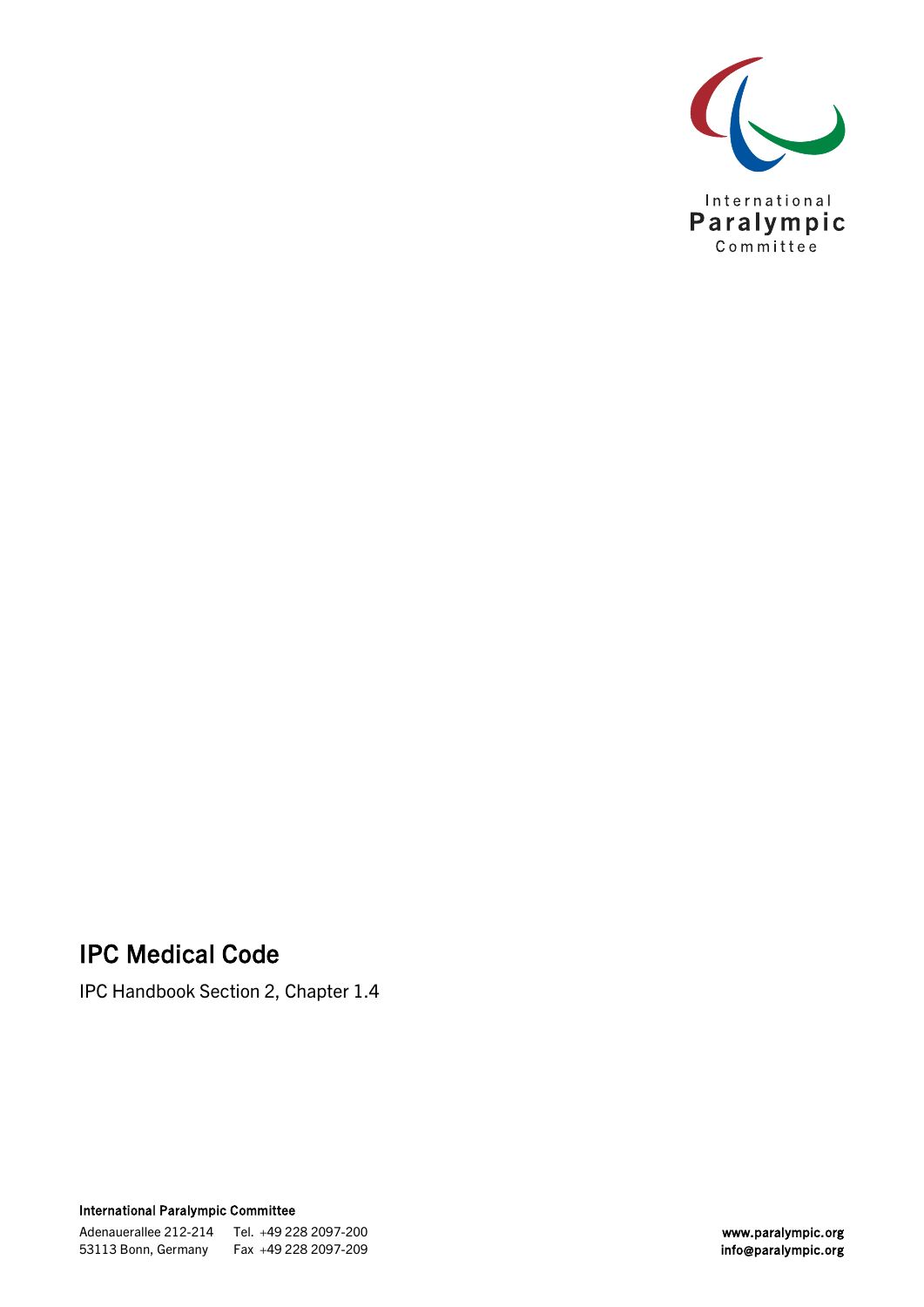

# Preamble

- 1. The Paralympic Movement, to accomplish its mission, encourages all stakeholders to take measures to ensure that sport is practiced in a manner that protects the health of the athlete and respects fair play and sports ethics. To that end, it encourages those measures necessary to protect the health of participants and to minimize the risks of physical injury, illness, and psychological harm. It also encourages measures that will protect athletes in their relationships with health care professionals.
- 2. The principle objective of protecting health of athletes necessitates ongoing education based on the ethical values of sport and on each individual's responsibility to protect their health and the health of others.
- 3. The IPC Medical Code (hereafter the "Code") recognises the primacy of the athletes' health, mandates best medical practice in the provision of care to the athletes, and the protection of their rights. It supports and encourages the adoption of specific measures to achieve those objectives. It recognises the principles of fair play and sports ethics and complements and reinforces the World Anti-Doping Code as well as the general principles recognised in international codes of medical ethics.
- 4. The Code applies at the Paralympic Games and at all Events and Competitions sanctioned by the IPC or any member organization (i.e., International Federations (IFs), International Organizations of Sport for the Disabled (IOSDs), Regional Councils, National Paralympic Committees (NPCs)) (hereafter 'Signatories'). The Code applies to all sports activities practiced within the context of the Paralympic Movement, in competition as well as out of competition.

## Relationships Between Athletes and Health Care Professionals

## General Principles

- 5. Athletes shall enjoy the same fundamental rights as all people in their relationships with health care professionals, in particular, respect for:
	- their human dignity;
	- their physical and psychological well-being;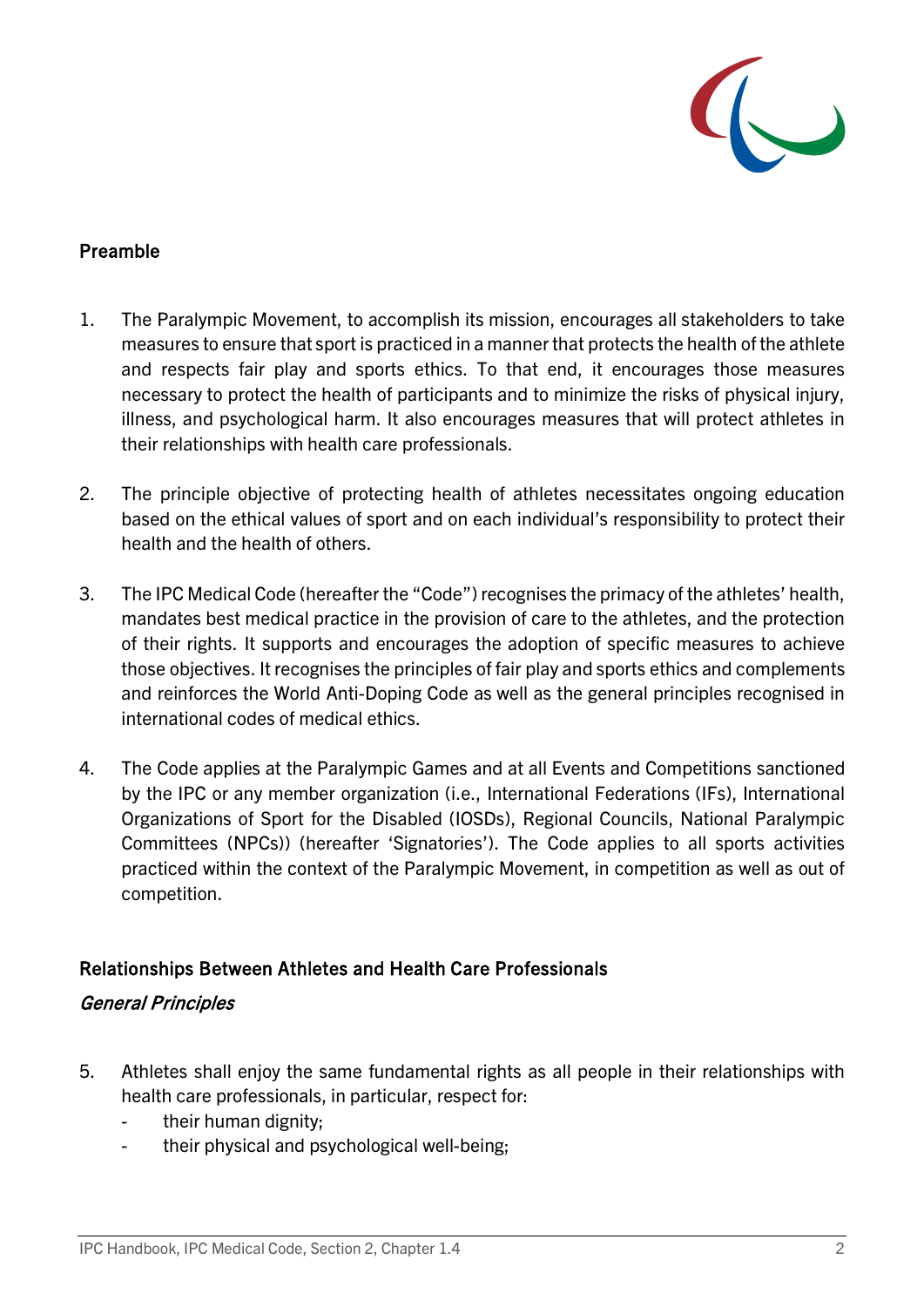

- the protection of their health and safety;
- their self-determination; and
- their privacy and confidentiality.
- 6. The relationship between athletes, their personal physician, the team physician and other health care providers must be protected and be subject to mutual trust and respect. The health and the welfare of athletes must prevail over competition performance and other economic, legal or political considerations. Unless otherwise specified, health care providers include physicians (e.g. personal, team or event physicians), nurses, physiotherapists, psychologists, dentists, dieticians and paramedics.

## Right of Information

7. Athletes must be fully informed, in a clear and appropriate way, about their health status and their diagnosis; preventive measures; proposed medical interventions, together with the risks and benefits of each intervention; alternatives to proposed interventions, including the consequences of non-treatment for their health and for their return to sports practice; the progress of treatment and rehabilitation measures and their ultimate prognosis.

## Consent

- 8. The voluntary and informed consent of the athletes is required for any medical intervention (save where it is impossible to achieve due to the circumstances of the athlete, see 12 below).
- 9. Particular care must be taken to avoid pressure from the athlete's entourage (e.g., coach, management, family) and other athletes, so that athletes can make fully informed decisions, taking into account the risks associated with practicing a sport with a diagnosed injury or disease.
- 10. Athletes may refuse or interrupt a medical intervention. The consequences of such a decision should be carefully explained to them by the treating physician or health care provider.
- 11. Athletes are encouraged to designate a person who can act on their behalf in the event of incapacity as defined by the relevant national legislation. They may also define in writing the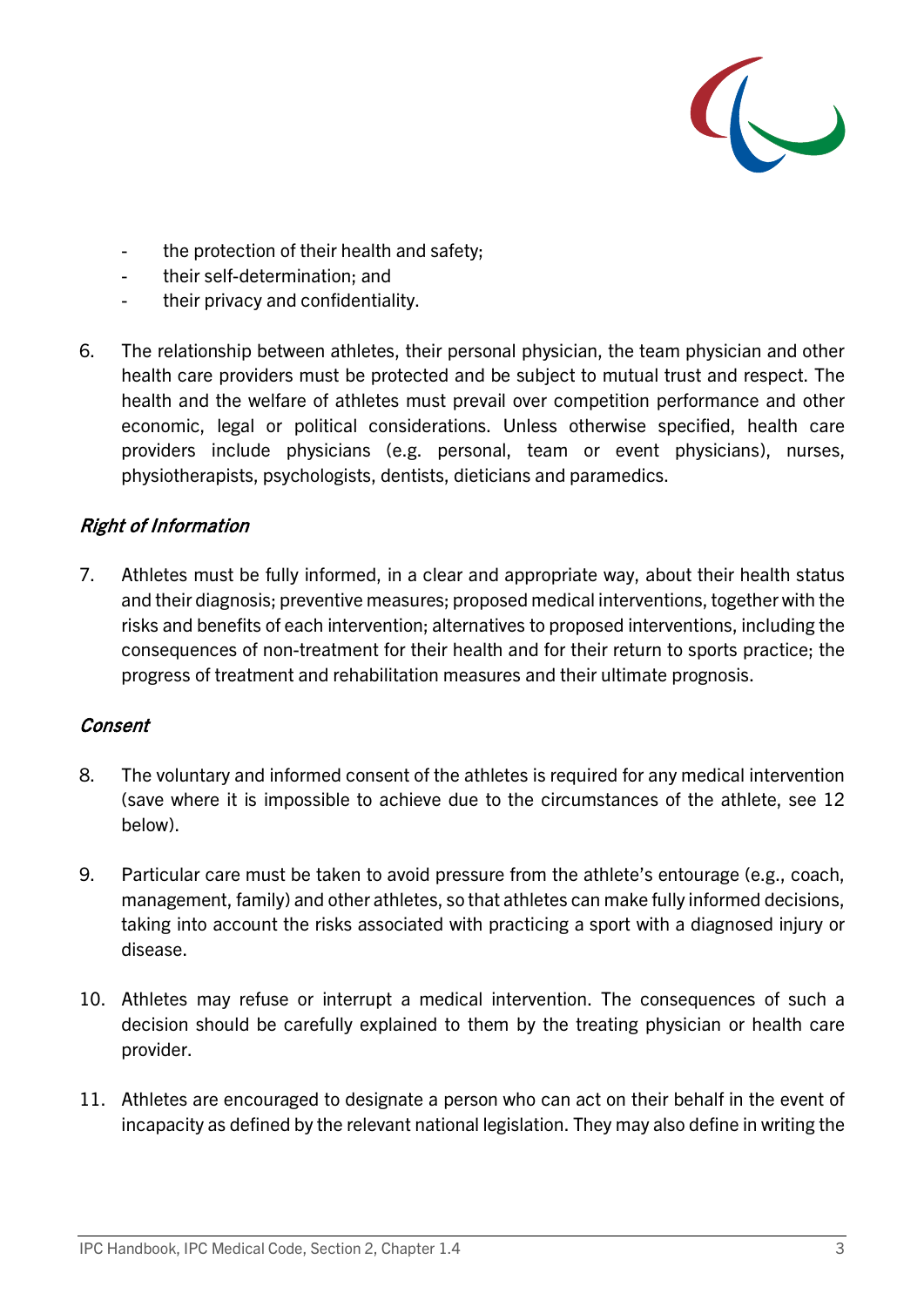

way they wish to be treated and give any other instruction they deem necessary (advanced directives).

- 12. With the exception of emergency situations, when athletes are unable to consent personally to a medical intervention, the authorization of their legal representative or of the person designated by the athlete for this purpose is required, after they have received the necessary information. The wishes of an athlete whether minor or adult should always be taken into account to the extent possible even when the legal representative has to provide authorisation.
- 13. Consent of the athlete is required for the collection, preservation, analysis and use of any biological sample. Consent is also required prior to the anonymization of biological samples to be used for research or other purposes.

## Confidentiality and Privacy

- 14. All information about an athlete's health status, diagnosis, prognosis, treatment, rehabilitation measures and all other personal information must be kept confidential, and all applicable legislation and professional regulations and codes of practice concerning the confidentiality and security of personal health information must be respected.
- 15. Confidential information regarding the health of athletes may be disclosed only if the athlete gives explicit consent thereto, or if the law expressly provides for this. When athletes are informed that, to the extent necessary for their care, information is disclosed to other health care providers, their consent may be presumed (implied consent). Athletes may withdraw their consent for the sharing of relevant medical information with other health care providers involved in their care at any time. The implications of withholding relevant medical information from other health care providers involved in their care must be carefully explained to them.
- 16. All identifiable medical data on athletes must be protected. The requirement of protection of the data will determine the appropriate manner of its storage and the steps (technical and practical) required to maintain such protection over time. Likewise, biological samples from which identifiable data can be derived must be protected from improper disclosure.
- 17. Athletes have the right of access to, and a copy of, their complete medical record.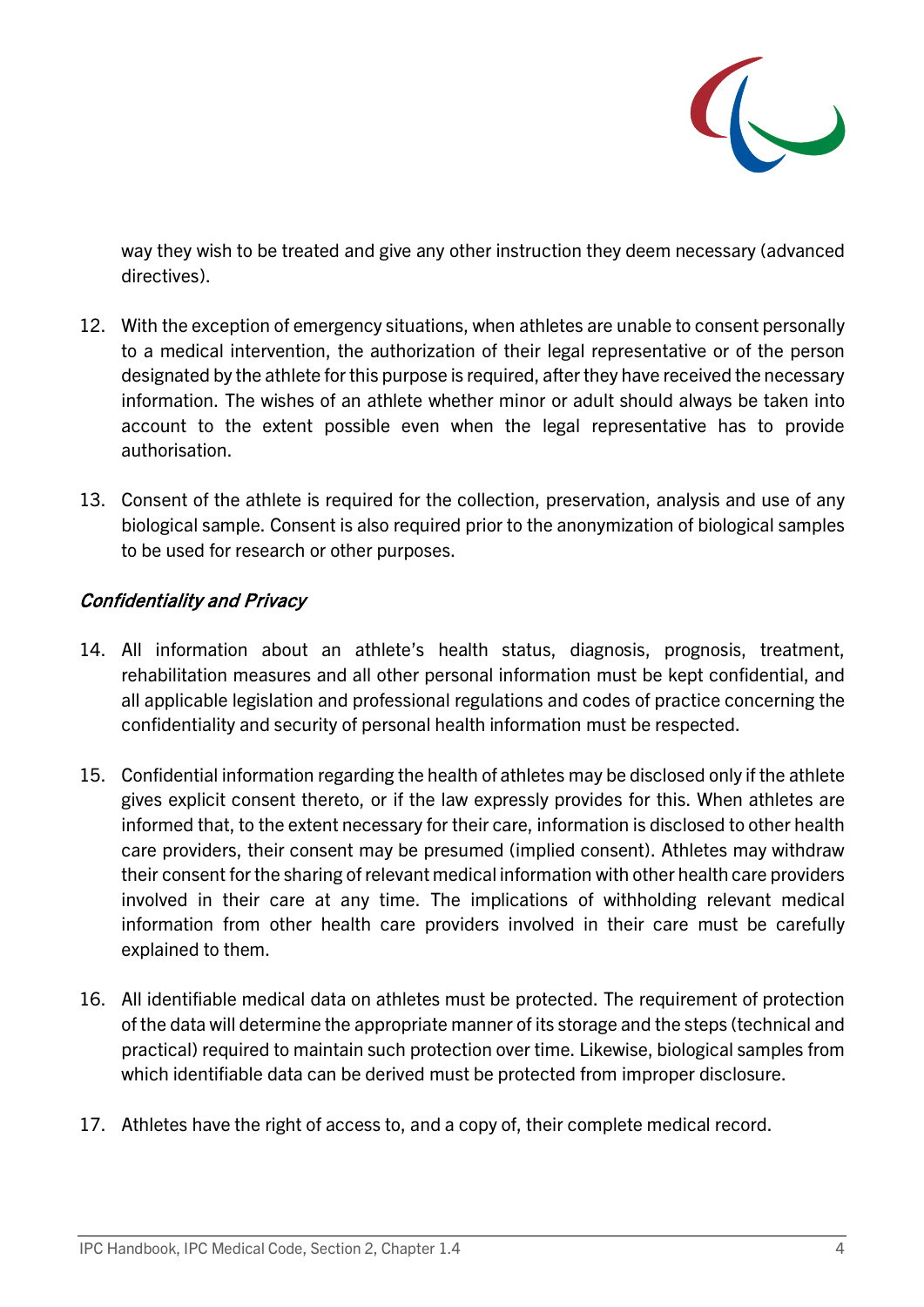

- 18. Athletes have the right to demand the correction of any erroneous medical data in their files.
- 19. Intrusion into the private life of an athlete will be permissible only if necessary for diagnosis, treatment and care, with the consent of the athlete, or if it is legally required. Such intrusion is also permissible pursuant to the provisions of the World Anti-Doping Code.
- 20. Any medical intervention must respect privacy and be carried out in the presence of only those persons necessary for the intervention, unless the athlete expressly consents or requests otherwise.

## Care and Treatment

- 21. Athletes must receive such health care as is appropriate to their needs, including preventive care, activities aimed at health promotion and rehabilitation measures. Services should be continuously available, accessible to all athletes equitably, without discrimination and according to the financial, human and material resources available for such purpose within the relevant health care system.
- 22. Athletes must receive a quality of care marked both by high technical standards, evidence based medical practise and by the professional and respectful attitude of health care providers. This includes ensuring continuity of care and cooperation between all relevant health care providers and the institutions or organisations involved in their diagnosis, treatment and care.
- 23. During training and competition abroad, athletes have the right to the necessary health care, which if possible should be provided by their personal or team health care professional. They must also receive appropriate emergency care prior to returning home.
- 24. Athletes have the right to choose and change their own health care professional or health care establishment, provided that this is compatible with the practises of the relevant health care system. They have the right to request a second medical opinion.
- 25. Athletes have the right to be treated with dignity in relation to their diagnosis, treatment, care and rehabilitation, in accordance with their culture, tradition and values. They should be permitted to enjoy support from family, relatives and friends during the course of care and treatment, and to receive spiritual support and guidance.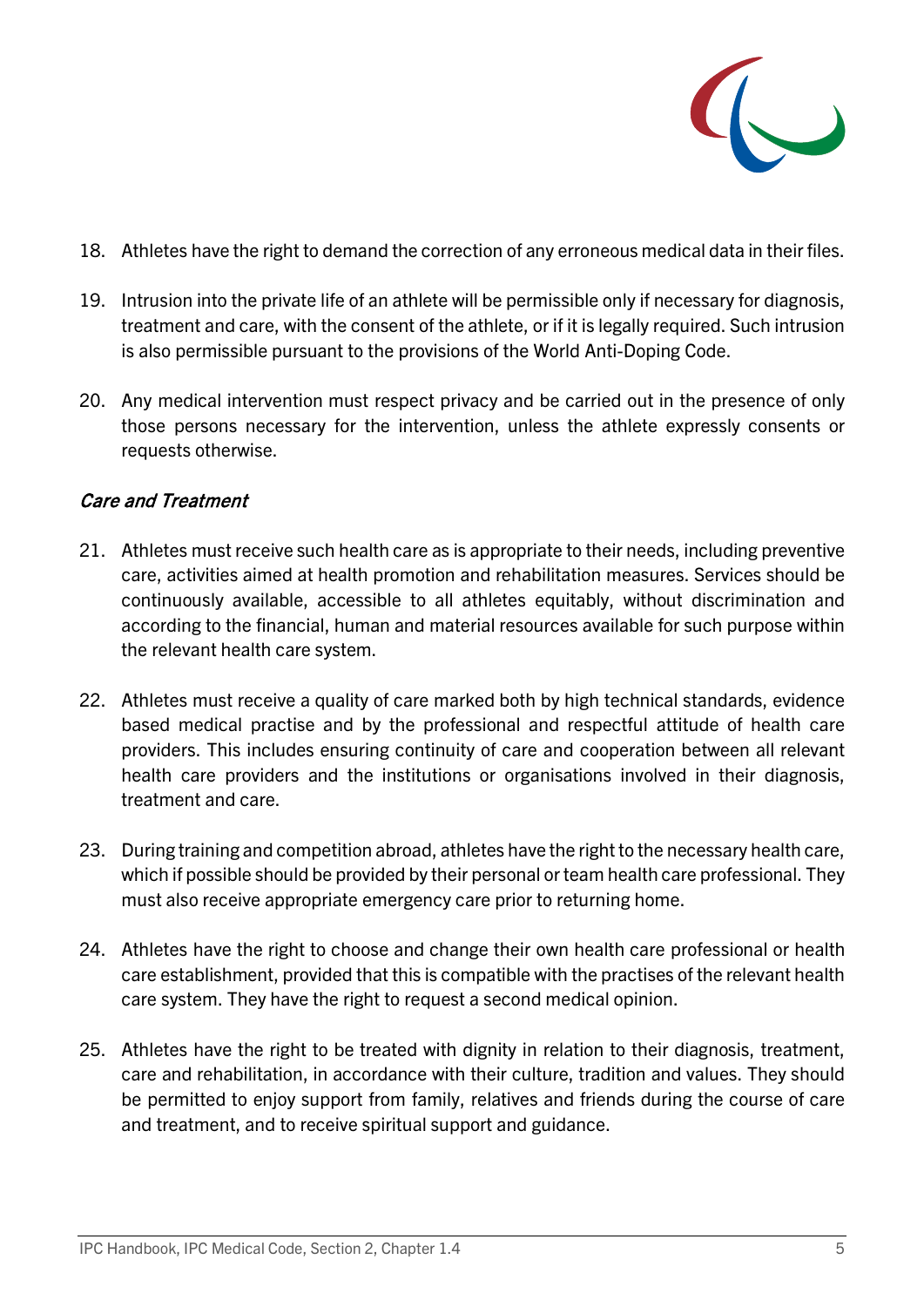

- 26. Athletes have the right to relief of their suffering in a manner consistent with evidence-based practise. Treatments with an analgesic effect, which allow an athlete to practice a sport with an injury or illness, should be carried out only after careful consideration of the associated risks and appropriate consultation with the athlete and other health care providers. When there is a severe long-term risk to the athlete's health, such treatment must not be given.
- 27. Procedures that are solely for the purpose of masking pain or other protective symptoms in order to enable the athlete to practice a sport with an injury or illness must not be administered if, in the absence of such procedures, his or her participation would be medically inadvisable or impossible.

## Health Care Providers

- 28. The same ethical principles that apply to the current practice of medicine must apply equally to the practice of sports medicine. The principal duties of physicians and other health care providers include:
	- making the health of athletes a priority;
	- doing no harm.
- 29. Health care providers who care for athletes must possess the necessary education, training, and experience in sports medicine, and maintain their knowledge and skills up to date through continuous professional development. They should understand the physical, psychological and emotional demands places upon athletes during training and competition and the unique circumstances and pressures of the sport environment. Health care professionals must understand how an athlete's impairment may affect injury and illness symptom patterns and affect rehabilitation from injury.
- 30. Athletes' health care providers must act in accordance with the latest recognized medical knowledge. Any health care provider should when possible, and, when available, reflect evidence-based medicine. They must refrain from performing any intervention that is not medically indicated, even at the request of the athletes, their entourage or other health care professionals. Health care professionals must refuse to falsify medical certificates concerning the fitness of an athlete to participate in training or competition.
- 31. When due to their medical condition, the health or well-being of an athlete is at risk, health care providers must inform them accordingly. When the risk is severe, they must strongly discourage the athlete from continuing training or competition including if necessary by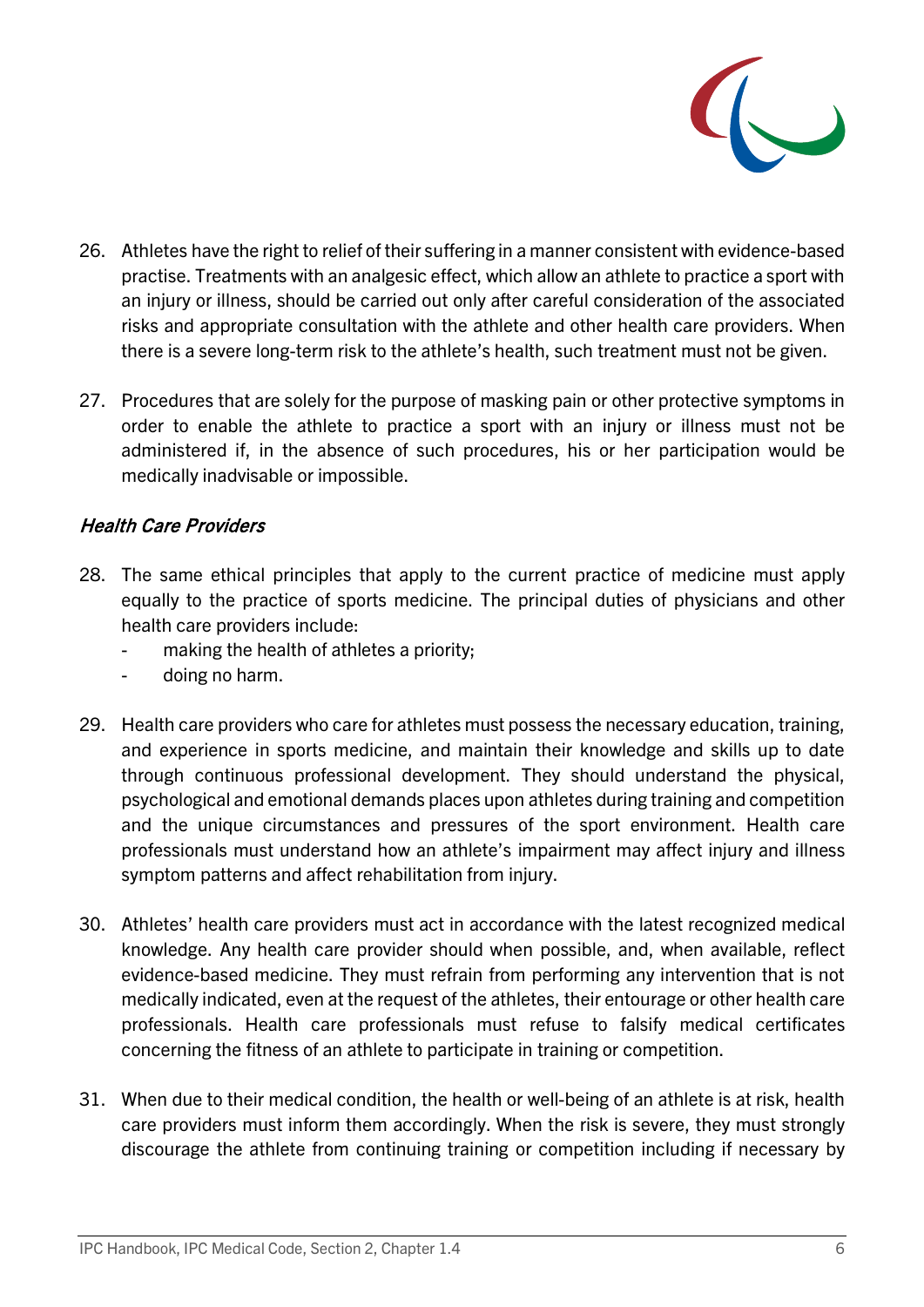

providing a written certificate of unfitness to practise. In the case of serious danger to the athlete, or when there is a risk to third parties (players of the same team, opponents, family, the public, etc.), health care professionals may also inform the competent persons or authorities, even against the will of the athlete, about their unfitness to participate in training or competition, subject to applicable legislation.

- 32. In the case of children, health care providers must oppose any physical activity, sport practices or training activities that are not appropriate to the stage of growth, development, general condition of health, type of impairment of the child. Relevant national legislation mandating that health care providers must report situations when a child is at risk must be understood and acted upon by sport medicine professionals. When advising on appropriate training and competition they must act in the best interest of the health of children or adolescents, without regard to any other interests or pressures from the entourage (e.g., coach, management, family, etc.) or other athletes.
- 33. Health care providers must disclose when they are acting on behalf of third parties (e.g., club, federation, organizer, NPC, etc.). They must personally explain to the athletes the reasons for any examination and the significance of its outcome, as well as the nature of the information that will be provided to third parties. The athlete's physician should also be informed when such interventions occur.
- 34. When acting on behalf of third parties, health care professionals should limit the transfer of information to what is relevant and essential. In principle, they may indicate only the athlete's fitness or unfitness to participate in training or competition. With the athlete's consent, the health care professionals may provide other information concerning the athlete's participation in sport in a manner compatible with his or her health status.
- 35. At sports venues, it is the responsibility of the team, competition or IF physician depending upon event-related agreed protocols - to determine whether an injured athlete may continue in or return to the competition as stipulated in the applicable sport rules. This decision should not be delegated to other professionals or personnel. In the absence of the competent physician, other professionals or personnel must adhere strictly to the instructions that he or she has provided. At all times, the overriding priority must be to safeguard the health and safety of athletes. The outcome of the competition should never influence such decisions.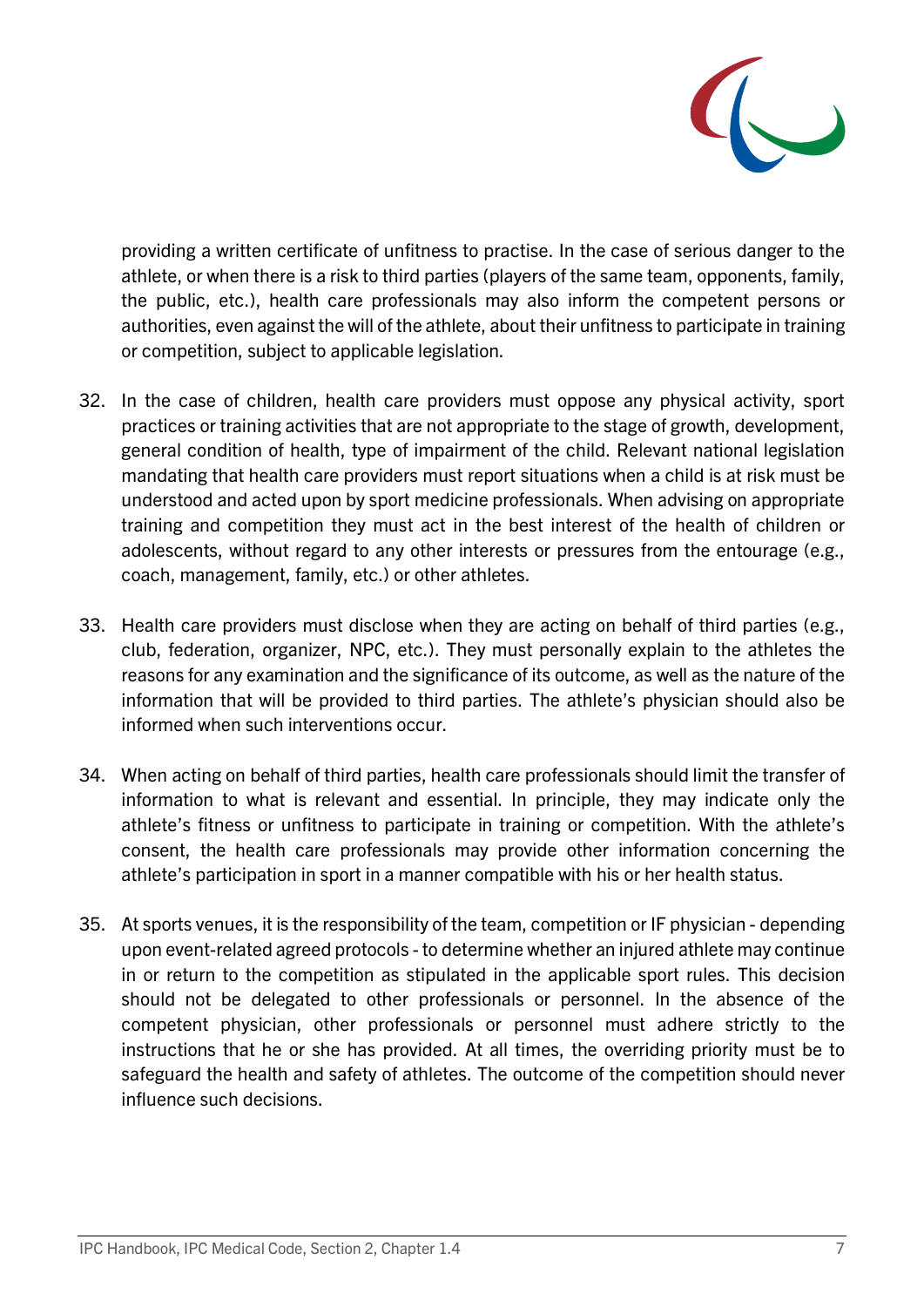

36. When necessary, the team, competition or IF physician should ensure that injured athletes have access to medical follow up and, when necessary, specialised care.

# Protection and Promotion of the Athlete's Health during Training and Competition

## General Principles

- 37. Conditions and environments of training and competition must be conducive to the physical and psychological well-being of athletes. In every setting, concerns for the physical and psychological safety and well-being of athletes must be paramount. The risks of injury or illness must be minimised, and health care providers should be involved in ensuring the safety of the training and competition environments and conditions. The participation of health care professionals that are familiar with the specific considerations of Paralympic athletes is desirable in the drafting of such measures. Particular care must be taken in protecting athletes from pressures arising within their entourage (e.g. coach, management, family, etc.) and/or from other athletes, and ensuring athletes can make fully informed decisions, with particular regard to the risks associated with training or competing with a diagnosed injury or disease.
- 38. In each sports discipline, minimal safety requirements should be defined and applied with a view to protecting the health of the participants and the public during training and competition. Depending on the sport and the level of competition, specific rules must be developed and applied addressing sports venues, appropriate and safe environmental conditions, authorized or prohibited sports equipment, and the training and competition programmes. The specific needs of each athlete category should be identified and respected.
- 39. For the benefit of all concerned, measures to safeguard the health of the athletes and to minimize the risks of physical injury and psychological harm should be publicised.
- 40. Research in sports medicine and sports sciences is encouraged. All signatories to the Code must recognise their responsibility to stimulate and support research in sports medicine and sports science. Such research must be conducted in accordance with the recognized principles of research ethics, in particular the Declaration of Helsinki adopted by the World Medical Association (last revised in Fortaleza, Brazil 2013), and the applicable law. It must never be conducted in a manner which could harm an athlete's health or jeopardize his or her performance. The voluntary and informed consent of the athletes to participate in such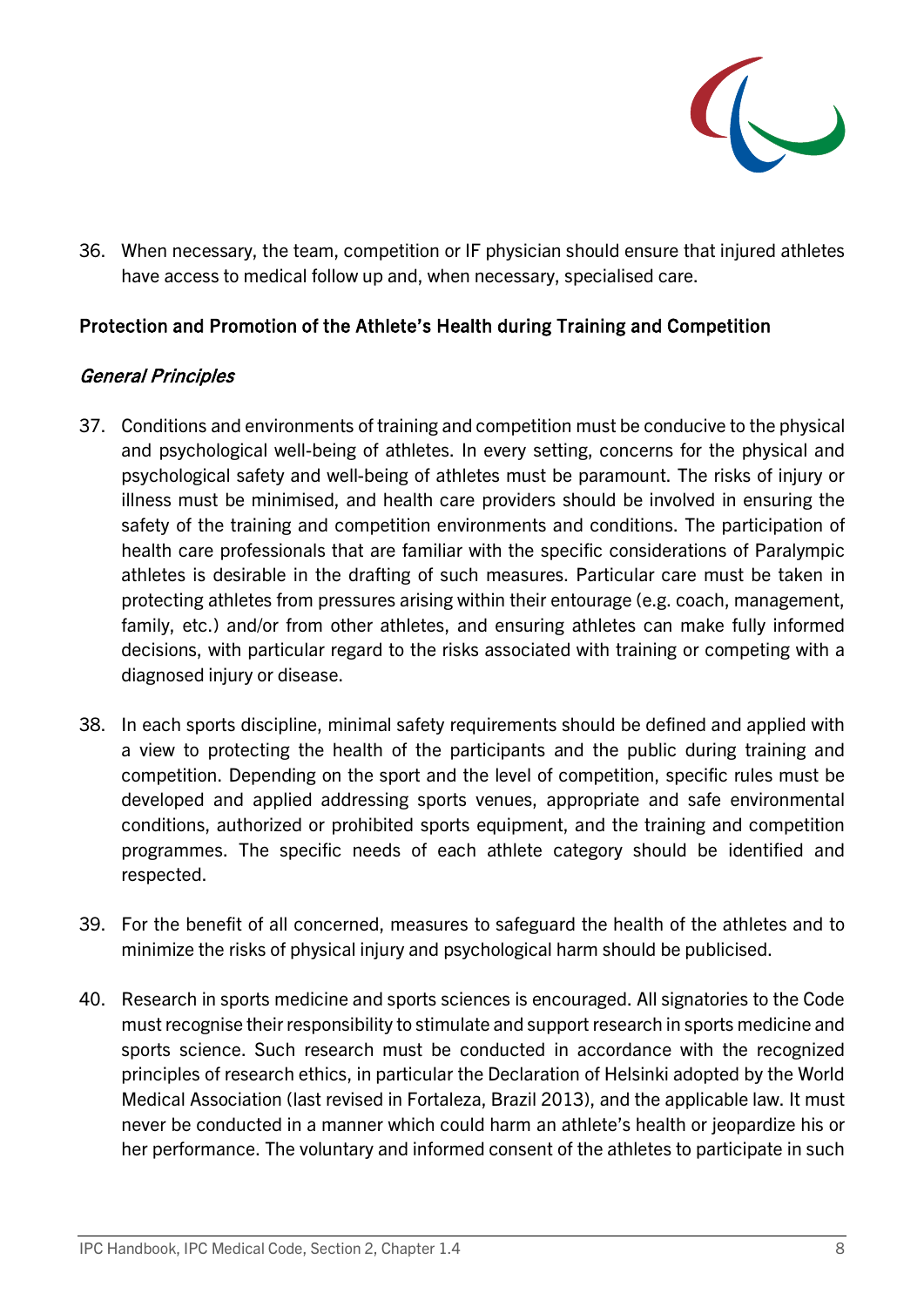

research is essential. All signatories to the Code and the health professionals working for them have a responsibility to collect and analyse injury and illness data for the assessment of risk and measurement of the effectiveness of any mitigating initiatives.

41. Advances in sports medicine and sports science should not be withheld and should be published and widely disseminated.

# Fitness to Practice a Sport

- 42. Except when there are symptoms, or known underlying pathological conditions, or a significant family medical history, the practice of sport for all does not ordinarily require undergoing a health examination. The recommendation for an athlete to undergo such a test is the responsibility of the athlete's personal physician. In a few specific sports, a health examination for all participants may be recommended.
- 43. For competitive sport, athletes may be required to present to undergo a pre-competition health examination confirming that there are no apparent contraindications to sport participation. The fitness test must be based on the latest recognized medical evidence and should be performed by a health care provider that possesses specific experience with the care and treatment of Paralympic athletes. For elite athletes, such test is recommended and must be performed under the responsibility of a specially trained physician that possesses specific experience with the care and treatment of Paralympic athletes.
- 44. Athletes must be informed to whom the results of the medical test will be communicated and the potential consequences of any findings for participation (if any). Informed consent must be obtained from the athletes, which can be withdrawn at any time.
- 45. Any genetic test that attempts to gauge a particular capacity to practice a sport constitutes a medical evaluation that reflects the special issues related to the sport the athlete will participate in, and can be performed only under the responsibility of a specialist health care professional who possesses specific experience with the care and treatment of Paralympic athletes and with the same safeguards and conditions as for a pre-participation health examination.

## Medical Support at competitions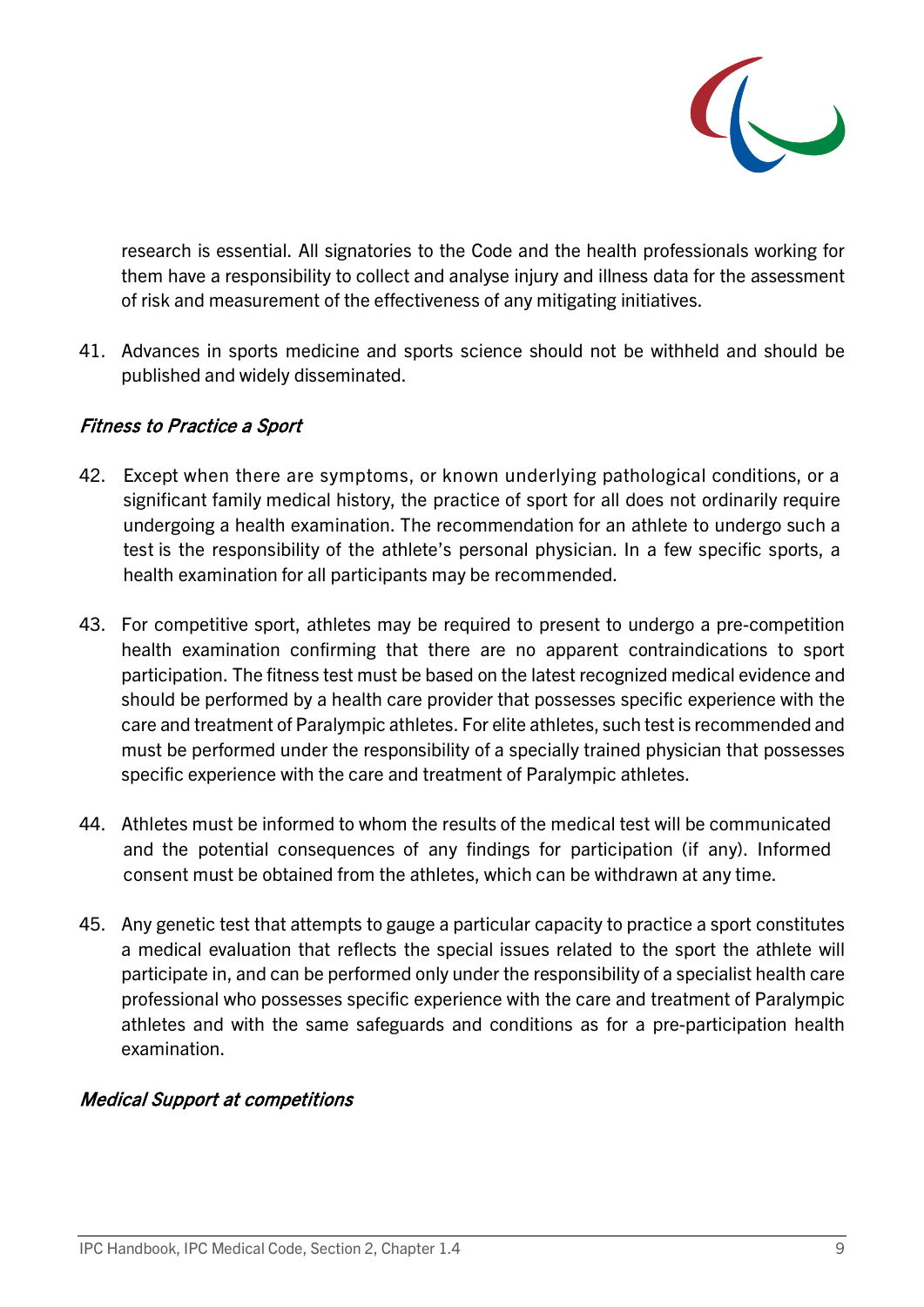

- 46. In each sports discipline, appropriate guidelines must be established regarding the necessary medical support to ensure the safety of the competitors and the competition, depending on the nature of the sports activities and the level of competition. These guidelines must address, but not be limited to, the following points:
	- medical insurance policies;
	- the level and scope of medical care to be provided at training and competition venues and how this is organized;
	- the necessary resources, facilities, equipment and services (supplies, premises, vehicles, etc.);
	- the development of a site and sport specific emergency plan, including the development of protocols and procedures for the evacuation of seriously ill or injured competitors, and provisions for the delivery of emergency health services to spectators;
	- the information for teams, coaches and athletes on the processes and procedures in place in competition and training settings; and
	- system of communication between and among the medical support services, the organisers, the relevant health authorities and local and regional health care facilities.
- 47. To reinforce safety in the practice of sports, a mechanism should be established to allow for data collection with regard to injuries sustained during training or competition. When identifiable, such data should be collected with the consent of those concerned and be treated confidentially in accordance with the recognized ethical principles of research.

# Adoption, Compliance and Monitoring

## **Adoption**

48. All Signatories shall adopt the Code.

## **Compliance**

49. Each Signatory shall implement the applicable Code provisions through policies, statutes, rules or regulations according to their authority and within their respective spheres of responsibility immediately upon acceptance. The Signatory undertakes to make the principles and provisions of the Code widely known, by active and appropriate means. For that purpose, the Signatory collaborates closely with health care professionals' associations and the competent authorities.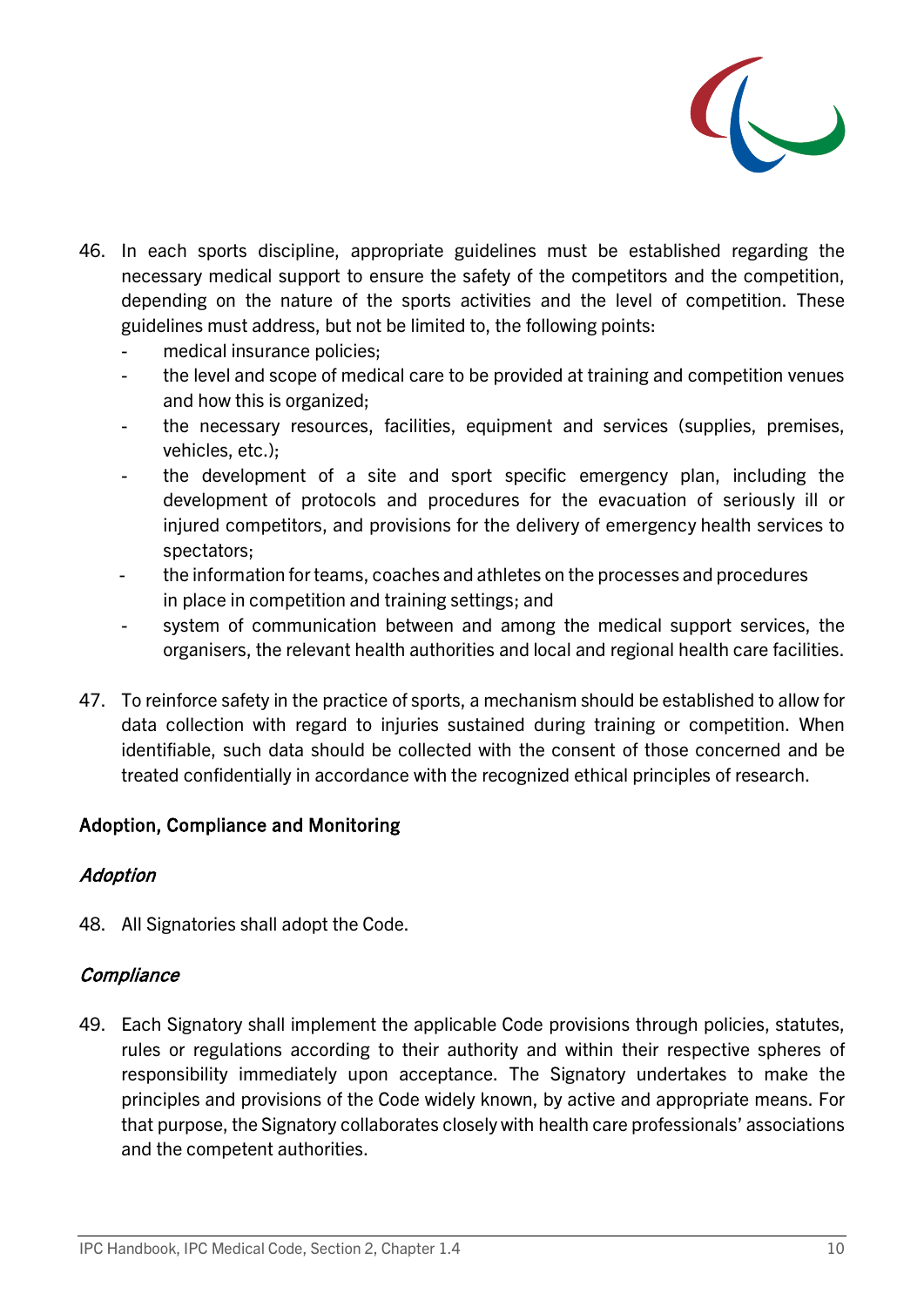

- 50. Each Signatory requires health care professionals caring for athletes within their spheres of responsibility to act in accordance with this Code. There should be disciplinary consequences, within the jurisdiction of a signatory, for anyone who does not comply with the Code, such as withdrawal of accreditation, removal from a team, and the reporting of behaviour in violation of the Code to the relevant national competent health authority. Each Signatory must decide on the responsible body to which any infringement of the Code must be reported, which will determine whether a violation of the Code has taken place.
- 51. Health care professionals remain bound to respect their own ethical and professional rules in addition to the applicable Code provisions. In the case of any discrepancy, the Health care professionals shall be required to comply with their own ethics and professional standards to be interpreted, as far as may be possible, in a way that is consistent with this Code.

## Monitoring

- 52. The IPC Medical Committee oversees the implementation of the Code and receives feedback relating to it. It is also responsible for monitoring changes in the field of ethics and best medical practice and for proposing adaptations to the Code. The IPC Medical & Scientific Director is responsible for the monitoring of the provisions of the Code.
- 53. The IPC Medical Committee may issue recommendations and models of best practice with a view to facilitating the implementation of the Code.

## Scope, entry into force and amendments

## Scope

- 54. The Code applies to all participants in the Para sports activities governed by each Signatory, in competition as well as out of competition.
- 55. The Signatories are free to grant wider protection to their athletes.
- 56. The Code applies without prejudice to the national and international ethical, legal and regulatory requirements that are more favourable to the protection of the health, rights and interests of the athletes.